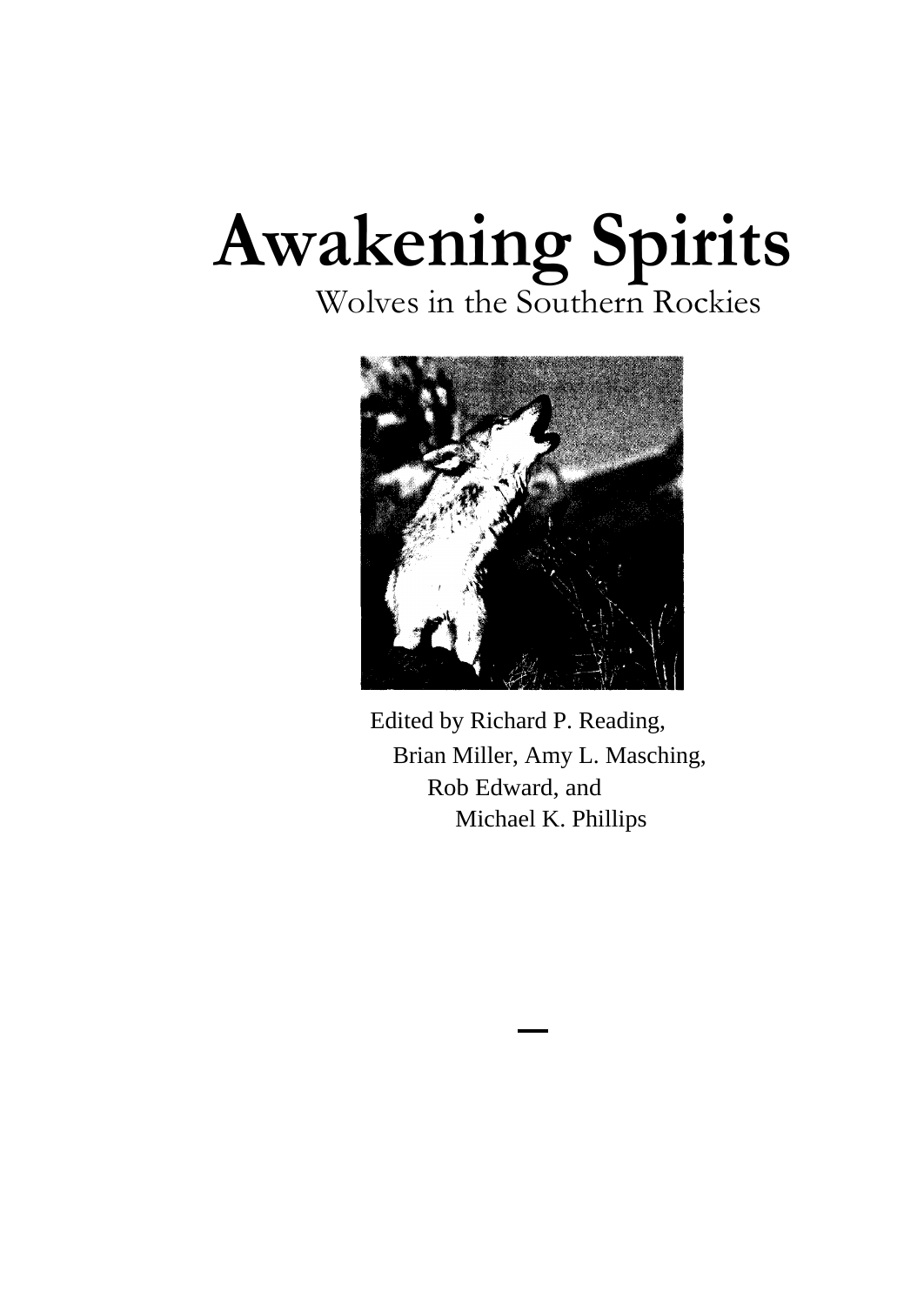2010 by Richard P. Reading, Brian Miller, Amy L. Masching, Rob Edward, and Michael K. Phillips

All rights reserved. No part of this book may be reproduced or transmitted in any form or by any means, electronic or mechanical , including photocopying, recording, or by an information storage and retrieval system--except by a reviewer who may quote brief passages in a review without permission in writing from the publisher.

library of Congress Cataloging-in-Publication Data

Awakening spirits : wolves in the southern Rockies / edited by Richard P Reading .. re( al.]. p. **CM.** 

<sup>I</sup> **ncludes** bibliographical references and index. ISBN 978-1-5559 (pbk.) I. Gray wolf—Reintroduction—Rocky Mountains Region. 1. Reading, Richard P. QL,737.C22A93 2010 5997730978—dc22

2009014273

Printed on *recycled* paper in the United States of America by Malloy, Inc. 0 9 8 7 6 5 4 3 2 1

Design by Jack Lenzo Cover photograph Y , Shutterstock Ronnie Howard Interior photographs: Page viii, courtesy of Tim Springer, O 2009, [www.pbase.com/tspringer.](http://www.pbase.com/tspringer.)  Page 12, *courtesy of* Doug Dance, (Y) 2009, [www.ddancenaturephotography.com](http://www.ddancenaturephotography.com) Page 24, courtesy of Dan Drost, 2009, www.pbase.com/ddrost. Page 48, courtesy of Doug Dance, *©* 2009, www.ddancenaturephorography.com . Page 60, courtesy of National Park Service/Bob Wesselman. Page 78, courtesy of John Savage, (0 2009, [www.pbase.com/1229jr.](http://www.pbase.com/1229jr.)  Page 102, courtesy of Doug Dance, (e) 2009, [www.ddancenaturephotography.com](http://www.ddancenaturephotography.com) Page 118, courtesy of Tim Springer, (0 2009, [www.pbase.com/tspringer.](http://www.pbase.com/tspringer.)  Page 146, courtesy of Dan Drost, 2009, www.pbase.com/ddrost. Page 160, courtesy of Anne Edward, © 2009, [www.pbase.com/yllstonewolf](http://www.pbase.com/yllstonewolf). Page 186, courtesy of Larry Peterson, 2009, 1ppphotography@gmail .00111. Page 196, courtesy of Doug Dance, ;Y: 2009, [www.ddancenaturephorography.com](http://www.ddancenaturephorography.com)

Fulcrum Publishing 4690 Table Mountain Dr., Ste. 100 Golden, CO 80403 800-992-2908 303-277-1623 [www.fulcrumbooks.com](http://www.fulcrumbooks.com) 

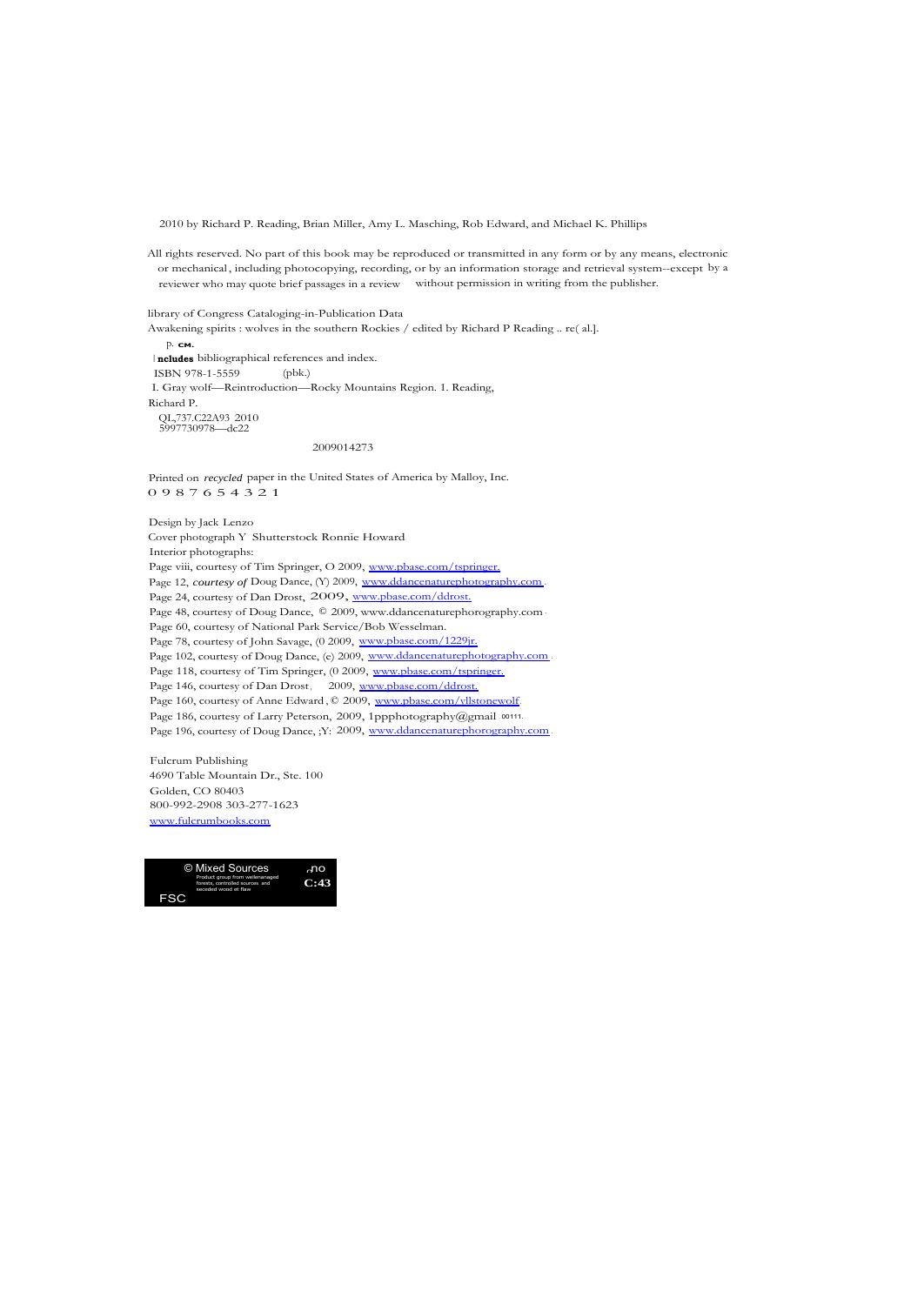## **Chapter 3**

### *The Importance of Large Carnivores*

Paul C. Paquet, Brian Miller, Kyran Kunkel, Richard P. Reading, and Michael K. Phillips

#### INTRODUCTION

Aldo Leopold (1966, 190) wrote that "the last word in ignorance is the man who says of an animal or plant: 'What good is it?' To keep every cog and wheel is the first precaution of intelligent tinkering." Despite this sage advice, we have not kept every cog and wheel. Today, the scythe of extinction cuts 1,000 to 10,000 times faster than historical background rates (i.e., average historical extinction rates), and its pace is increasing (E. 0. Wilson 2002). A healthy ecosystem requires a full complement of native species and biological processes such as structure and function associated with the species.

Finely tuned interactions among species, physical environments, and ecological processes form the webs of life on our planet. Ecosystems, species, and systems have evolved over time within a range of variability (Noss 1999). When cogs or wheels are lost, the variability range that species can tolerate exceeds their ability to adapt, causing secondary waves of extinction that amplify instability.

Among animals, the pollinators, seed dispersers, ecosystem engineers such as beavers, and a host of other organisms are critical to the structure and function of biological communities (Owen-Smith 1989; E. 0. Wilson 1987; Buchmann and Nabhan 1996; Detling 1998). We believe self-sustaining populations of gray wolves *(Canis lupus)*  within their native range indicate healthy ecosystems. When wolves are eliminated, ecological and evolutionary relationships are distorted far beyond the obvious *effect*  of changes in the number and behavior of ungulates, their principal prey. Wolves perform important functions at and above the community level, whether through pathways of energy flow, widespread coevolutionary adaptations with other organisms *(e.g.,* prey species, mesopredators, parasites), or by affecting standing plant biomass and production. Today, in the absence of wolves, the Southern Rocky Mountains suffer from *ecological* imbalances such as too many elk (Cer*vus elaphus)* and the effects of their overpopulation on the flora and fauna of the region. Accordingly, restoring an ecologically viable wolf population in the Southern Rocky Mountains should restore a significant level of ecological health to the region.

Large carnivores, including wolves, are important for more than just their ecological value, however. For many people, such animals represent strong cultural and aesthetic values, and the importance of these values appears to be increasing (Kellert 1996). The strong values large carnivores invoke lead to substantial economic value as more people spend money to see carnivores in the wild and purchase related products. Simply put, large carnivores matter to a vast and growing number of people.

#### HOW CARNIVORES AFFECT ECOSYSTEM HEALTH

When scientists discuss ecological interactions affecting abundance, distribution, and diversity across "trophic *levels,"* or the food

The Importance of Large Carnivores 49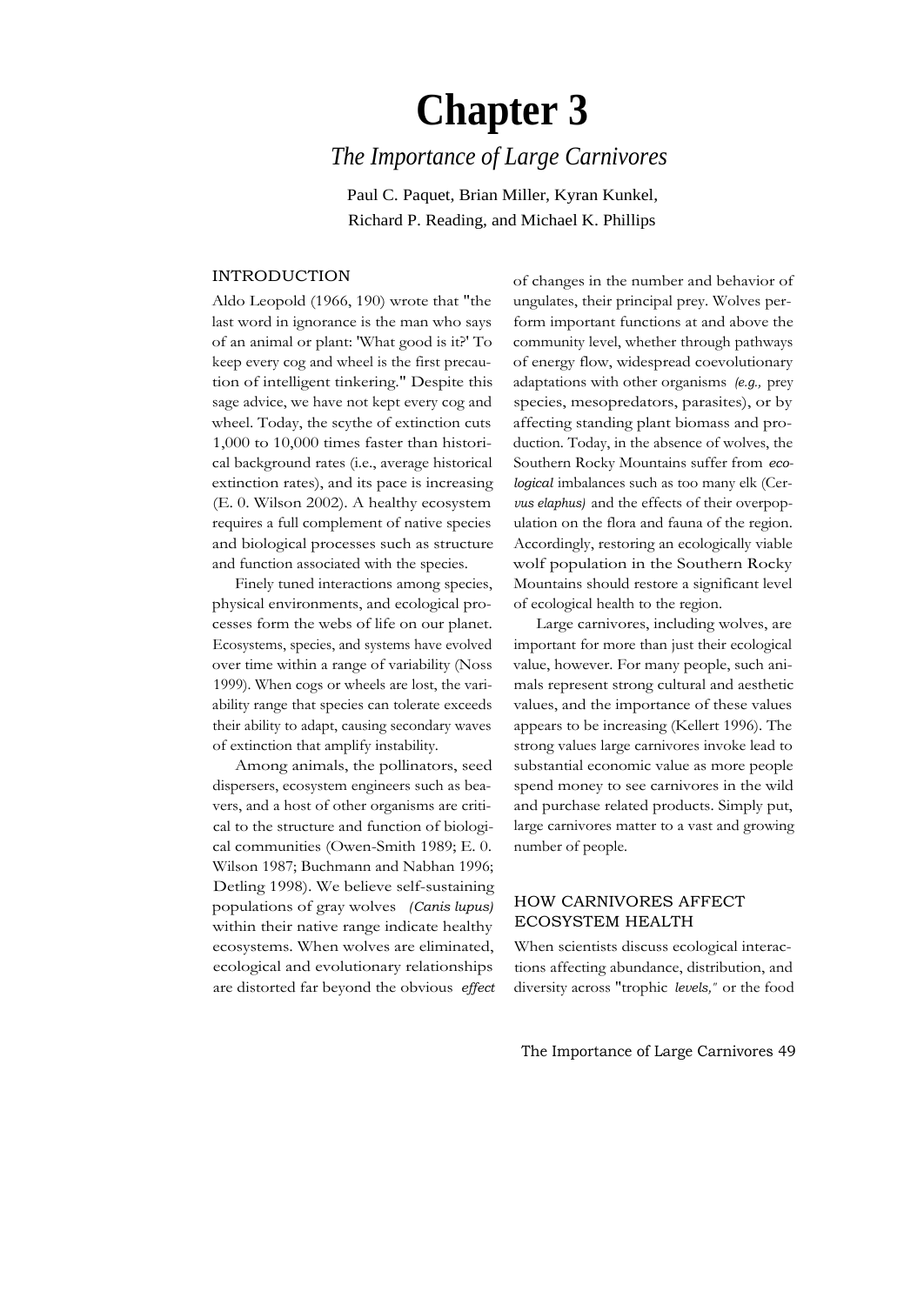chain, they often talk about top-down or bottom-up control. In the ecological sense, control means a qualitative or quantitative *effect* on an ecosystem's structure, function, and diversity (Menge 1992).

Reducing trophic interactions to sharp categorizations of either top-down or bottom-up is counterproductive. It is clear that forces flow in both directions simultaneously and interact while doing so (Menge and Sutherland 1976; Fretwell 1987; Hunter and Price 1992; Menge 1992; Power 1992; Estes et al. 2001). While the number of trophic levels in a top-down cascade affects plant biomass, the productivity from the bottom-up also affects the number of trophic levels (Fretwell 1987; Power 1992). For example, wolves may limit the number of elk and moose *(Alces alces)* in an area and thus permit more willows to persist in a riparian area, but the amount of plant productivity also determines if enough elk and moose can survive in a region to support a population of wolves. Scientists quickly recognized the qualitative and quantitative role that food has on consumers. Until recently, however, knowledge about how carnivores affect a system remained obscure.

As a simple example, if bottom-up control dominates a system, energy moving up the food chain regulates the system. An increase in the biomass of consumers is directly related to increases in productivity of their resources. Species richness and diversity are maintained by defenses of both plants and herbivores, or because competition forces species to specialize and use discrete niches (Pianka 1974; Hunter and Price 1992; Polis and Strong 1996). Because large carnivores sit at the top of the food chain, bottom-up theories leave them with little ecological role (Estes et al. 2001). Under the bottom-up model, they receive more than they contribute. Implicitly, this can justify politically based management strategies that hold carnivore numbers artificially low,

thereby "protecting" domestic livestock and increasing large-game populations to benefit sport hunters.

In a system with top-down regulation, herbivores can reduce the biomass of plants, but in turn, carnivores check the numbers of herbivores (Hairston et al. 1960; Fretwell 1977, 1987; Oksanen et al. 1981; Oksanen and Oksanen 2000). Predation also produces indirect impacts that flow through the system far beyond the direct *effect* of a predator on prey. For example, too few carnivores allow ungulate numbers to increase, which changes the plant community in ways that affect diversity, abundance, and competition among many other organisms. Topdown regulation implies strong interactions among three general trophic levels: plants, herbivores, and carnivores.

At very low levels of productivity, there will be only one trophic level: plants (see Oksanen and Oksanen 2000). Factors limiting plant biomass are available resources and competition with other plants for the same resources. As productivity increases, so does plant biomass, until there is enough to support a second trophic level, the herbivorous consumers (Oksanen and Oksanen 2000). With two trophic levels, herbivore biomass increases with increasing productivity until a third trophic level can be supported, the carnivorous consumers (Oksanen and Oksanen 2000). Carnivores now limit the number of herbivores, reducing the amount of pressure that herbivores place on plants. The plants and carnivores now flourish (first and third trophic levels), whereas the herbivores (second trophic level) are held in check by carnivores.

Plants flourish under odd numbers of trophic levels, but growth is limited under even numbers. In contrast to bottom-up theory, under top-down regulation neither plant nor herbivore biomass increases linearly with increases in productivity. Instead, there will be an incremental accrual as the food chain lengthens; herbivores limit the expansion of

50 Awakening Spirits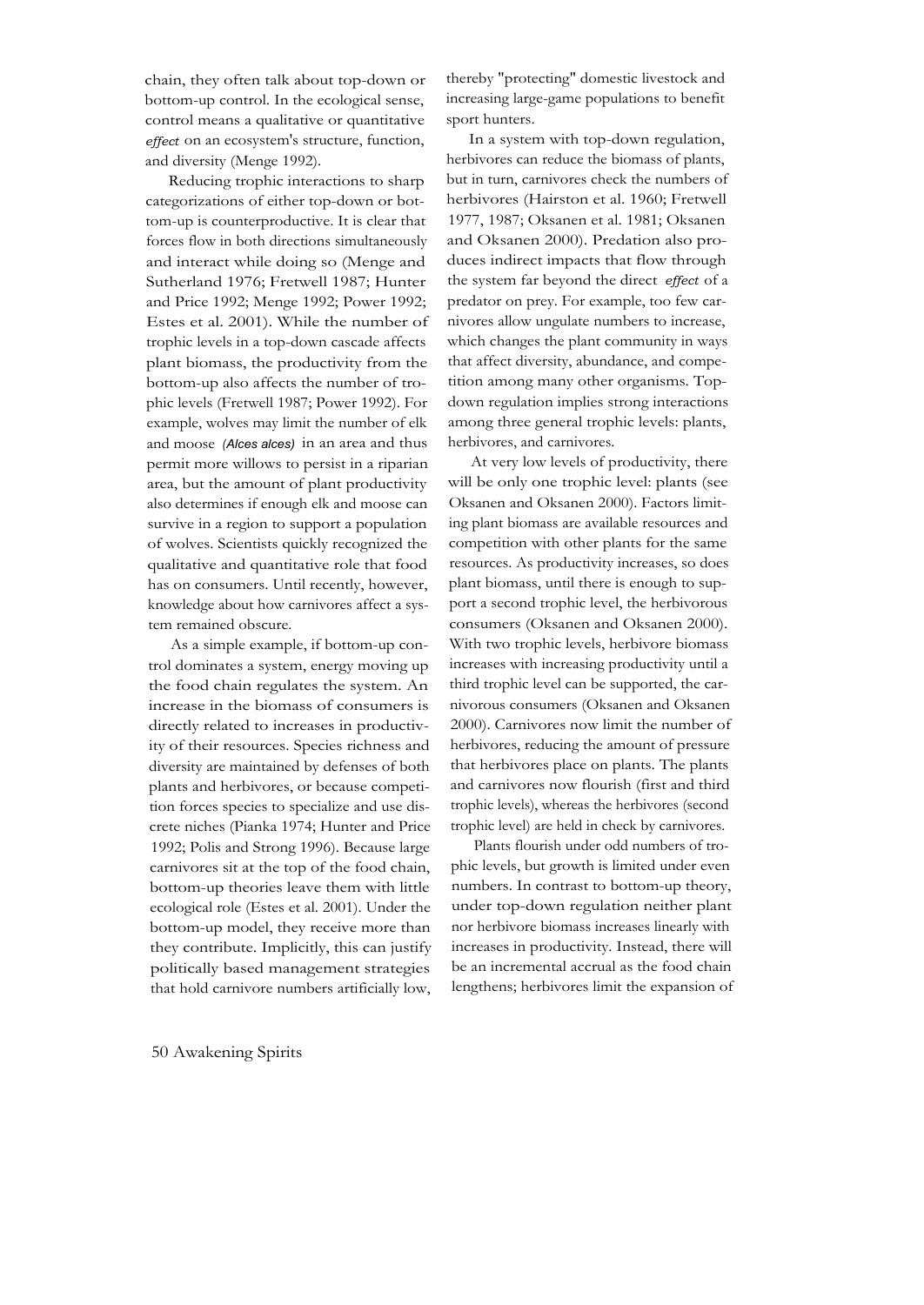plants and carnivores do the same to herbivores (see Oksanen and Oksanen 2000).

Sometimes a species with low biomass can have an ecological *effect* that is disproportionate to its abundance, as with a highly interactive species such as beavers *(Castor canadensis)* (Soule et al. 2003a, 2005). Under top-down regulation, such species maintain diversity, although a numerically dominant species may also serve that function (Paine 1966; Estes et al. 2001). If a carnivore such as a wolf checks a prey species that is competitively superior, or changes the prey's behavior in some way, then it is erecting *ecological* boundaries that protect weaker competitors from competitive exclusion (Paine 1966; Terborgh et al. 1999; Estes et al. 2001). Under this paradigm, carnivores play an important role in regulating interactions, and predation can cause indirect impacts that affect flora and fauna ecologically distant from the carnivore (Terborgh 1988; Terborgh and Estes forthcoming).

#### **THE IMPACTS OF PREDATORS ON PREY**

Carnivores control prey directly and indirectly. While predation may directly reduce numbers of prey (Terborgh 1988; Terborgh et al. 1997, 2001; Estes et al. 1998; Schoener and Spiller 1999), it may also indirectly cause prey to alter their behavior so that they *become* less vulnerable, by choosing different habitats, different food sources, different group sizes, different times of activity, or limiting the amount of time spent feeding (Kotler et al. 1993; Brown et al. 1994; FitzGibbon and Lazarus 1995; Palomares and Delibes 1997; Schmitz 1998; Berger et al. 2001b).

If a predator preys on a wide range of species, its presence may cause all prey species to *reduce* their respective niches and thus may reduce competition among those species. Removing the predator dissolves the ecological boundaries that check competition. As a

result, prey species may compete for limited resources, and superior competitors may displace weaker competitors, thus leading to less diversity through competitive exclusion *(see*  Paine 1966; Terborgh et al. 1997; Henke and Bryant 1999). The impact of carnivores extends beyond the objects of their predation. By changing distribution, abundance, and behavior of herbivores, carnivores have far-reaching *effects.* For example, because herbivores eat seeds and plants, predation on herbivores influences the structure of the plant community (Terborgh 1988; Terborgh et al. 1997, 2001; Estes et al. 1998). The plant community, in turn, influences distribution, abundance, and competitive interaction within groups of birds, mammals, and insects.

We briefly introduced the idea above that plants suffer or thrive when there are even or odd numbers of trophic levels, respectively. Direct evidence for this is the overexploitation (through the fur trade) of sea otters *(Enhydra lutris)* in the North Pacific for their fur *(see* Estes 1996; Estes et al. 1978, 1989, 1998; Estes and Duggins 1995). This system evolved with three trophic levels: carnivorous sea otters, herbivorous macroinvertebrates such as sea urchins, and kelp forests. Following the decline of sea otters, marine invertebrate herbivores increased in number and devastated kelp forests, thus reducing the food chain from three *levels* to two. This in turn produced a cascade of indirect effects, including reducing diversity among a host of fish, shorebird, invertebrate, and raptor species (see Estes 1996; Estes et al. 1978, 1989, 1998; Estes and Duggins 1995).

Gradual recovery of the sea otter in recent years has restored the third trophic *level.*  Invertebrate grazers then declined, and the kelp forests and associated fauna *recovered*  (Estes et al. 1978, 1989, 1998). When killer whales *(Orcinus orca)* entered the area, they imposed a fourth trophic level (Estes et al. 1998). The killer whales reduced numbers of sea otters, allowing the invertebrate grazers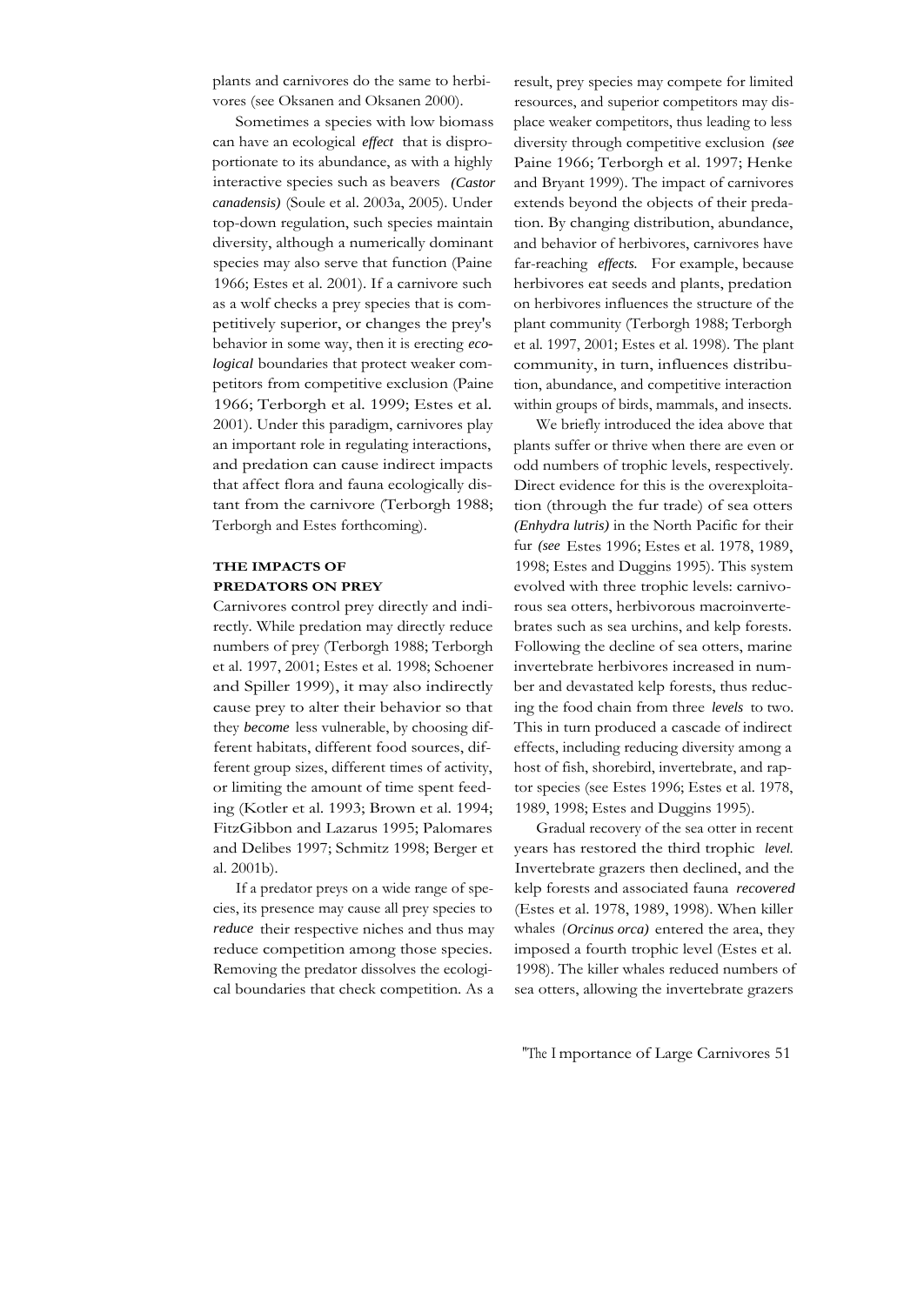fir growth. This top-down trophic cascade regulation is apparently replaced by bottomup influences only when forest stand replacing disturbances such as fire or large windstorms occur at times when moose density is already low (McLaren and Peterson 1994). This is strong evidence that wolves exert top-down control of a food chain.

Research in the Greater Yellowstone Ecosystem and elsewhere suggests elk populations not regulated by large predators negatively *affect* the growth of aspen *(Populus tremuloides)* (Kay 1990, Kay and Wagner 1994). Wolves, a significant predator of elk, may positively influence the aspen canopy through a trophic cascade caused by the wolf reducing elk numbers, modifying elk movement, and changing elk browsing patterns on young aspen (White et al. 1998; Ripple and Betscha 2003, 2004). Elk proliferated and aspen recruitment ceased when wolves disappeared from Yellowstone National Park (Ripple and Larson 2000),

Similarly, Berger et al. (2001a) showed that moose increased their numbers when wolves and grizzly bears *( Ursus arctos)* were absent. Because moose *reduced* the quality and quantity of willow, neotropical migrant birds fared better in areas where wolves and bears preyed on moose. These factors are being reversed with the reintroduction of wolves into Yellowstone in 1995 (Ripple and Betscha 2004). Today there are *fewer* moose and more willows, and birds are faring better.

#### **RELATIONSHIPS BETWEEN LARGE CARNIVORES AND SMALLER PREDATORS**

Large carnivores directly and indirectly affect smaller carnivores, or mesopredators, and therefore the community structure of small prey (Terborgh and Winter 1980; Soule et al. 1988; Bolger et al. 1991; Vickery et al. 1994; Palomares et al. 1995; Sovada et al. 1995; Crooks and Soule 1999; Henke and Bryant 1999; Schoener and Spiller 1999).

Small prey distribution and abundance affect ecological factors such as seed dispersal, soil porosity, soil chemistry, plant biomass, plant nutrient content, and epizootics (Whicker and Detling 1988; Hoogland 1995; Detling 1998; Keesing 2000).

In California, Soule et al. (1988) and Crooks and Soule (1999) documented more species of scrub-dependent birds in canyons with coyotes than in canyons without coyotes. The absence of coyotes allowed opossums *(Didelphis virginianus),* foxes *( Vulpes* spp.), and house cats to proliferate. These species preyed heavily on songbirds and native rodents. Other researchers have observed the effects of mesopredator release in grasslands (Vickery et al. 1994; Henke and Bryant 1999), wetlands (Sovada et al. 1995), and Mediterranean forest (Palomares et al. 1995).

We think mesopredator release can manifest in at least three ways: population increases of smaller predators, modified niche exploitation, and altered community structure (largely because of the first two factors). An excellent example comes from Yellowstone. Wolves were extirpated from the park in the early part of the last century. In the absence of competition from wolves, coyotes assumed some of the ecological characteristics and functions of the larger canid, including forming packs and preying on large ungulates (R. L. Crabtree, pets. comm.). However, because they are smaller than wolves, coyotes could only partially fill the role of the apex predator. The dynamics of the predator/prey system were modified. Interspecific associations such as mutualistic relationships and coevolved food webs were disrupted. This in turn may have markedly altered the diversity and composition of the natural community, causing secondary extinctions or other unanticipated ripple effects, such as the loss of aspen, willow, beavers, and neotropical migrant bird species.

When wolves were reintroduced, they changed the distribution and abundance of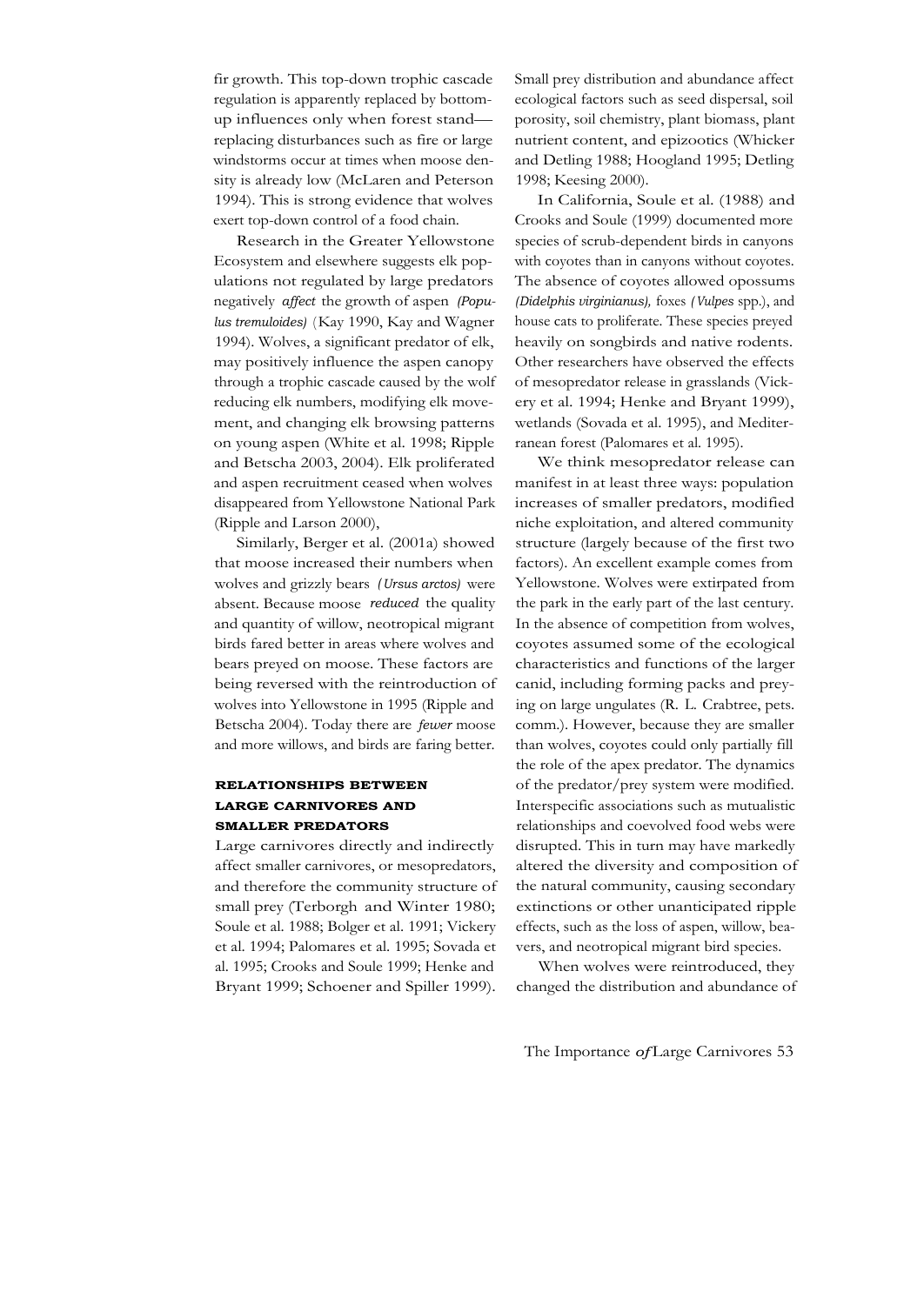coyotes, as they have done elsewhere (Paquet 1989, 1991, 1992; Crabtree and Sheldon 1999). In addition to these obvious competitive interactions, wolves also provide a regular supply of carrion, which is exploited by smaller carnivores.

#### **MACROECOLOGICAL EVIDENCE FOR TOP-DOWN FORCES**

The previous sections outlined some mechanisms through which the presence of carnivores can control ecosystems. How widespread are their impacts? Historically, many natural resources managers and biologists held the view that bottom-up forces drove ecosystem interactions (Polls and Strong 1996). Obviously, resource abundance and competition play important roles, but modern *evidence* shows that top-down effects function simultaneously *(see* Terborgh et al. 1999; Estes et al. 2001; Ray et al. 2005; Terborgh and Estes forthcoming). To ignore the indirect effects exerted by carnivores on diversity, structure, and function of an ecosystem could fatally flaw management strategies.

There is a growing body of macroecological (i.e., ecology at large geographic and spatial scales) *evidence* to support the impact of carnivores on ecosystems. For example, Oksanen and Oksanen (2000) compared areas with herbivores to areas without herbivores to determine differences in plant biomass and primary productivity. They studied fifty-one locations in Arctic or Antarctic regions. In areas with herbivores, as plant biomass increased, productivity remained about the same, whereas in areas without herbivores, as plant biomass increased, productivity increased rapidly (Oksanen and Oksanen 2000). These observations support their hypothesis of top-down regulation.

Beyond the Arctic and Antarctic, most macroecological evidence for impacts of carnivores on ecosystems must be viewed with caution because humans have altered a large percentage of temperate and tropical biomes.

This complicates our ability to separate the effects of carnivores from those of humans. Nevertheless, evidence suggests that carnivores are important.

Crete and Manseau (1996) compared the biomass of ungulates to primary productivity along a 1,000 km (620 mi.) north—south latitudinal gradient on the Québec-Labrador

peninsula, and Crete (1999) did the same over North America. At the same latitude, there were five to seven times more ungulates in areas where there were no wolves compared to where wolves were present. In areas of former wolf range but where no wolves currently exist, the ungulate biomass regressed to primary productivity, producing a positive slope (Crete 1999).

In Poland, red deer (elk) irrupted after persecution eliminated wolves, and roe deer *(Capreolus capreolus)* irrupted when humans extirpated European lynx *(Lynx lynx)* (Jedrzejewska and Jedrzejewski 1998 in Jedrzejewski et al. 2002). Eliminating carnivores from an area that evolved with strong predator-prey interactions may have a severe impact through a trophic cascade.

Having reviewed both qualitative and quantitative evidence across a number of different ecological systems, Terborgh et al. (1999) concluded that top-down control was stronger and more common than previously thought. Schmitz et al. (2000) conducted a quantitative meta-analysis of trophic cascades in terrestrial systems using data from sixty independent tests in forty-one studies. Their analysis, limited to invertebrates and small vertebrates, detected trophic cascades in fortyfive of the sixty tests. They showed that predator removal had a significant, direct impact on herbivore numbers and on plant damage (positive) and reduced plant biomass and plant-reproductive output (negative). Schmitz et al. concluded that trophic cascades were present under a variety of conditions with different types of predators and occurred more frequently than is currently believed.

54 Awakening Spirits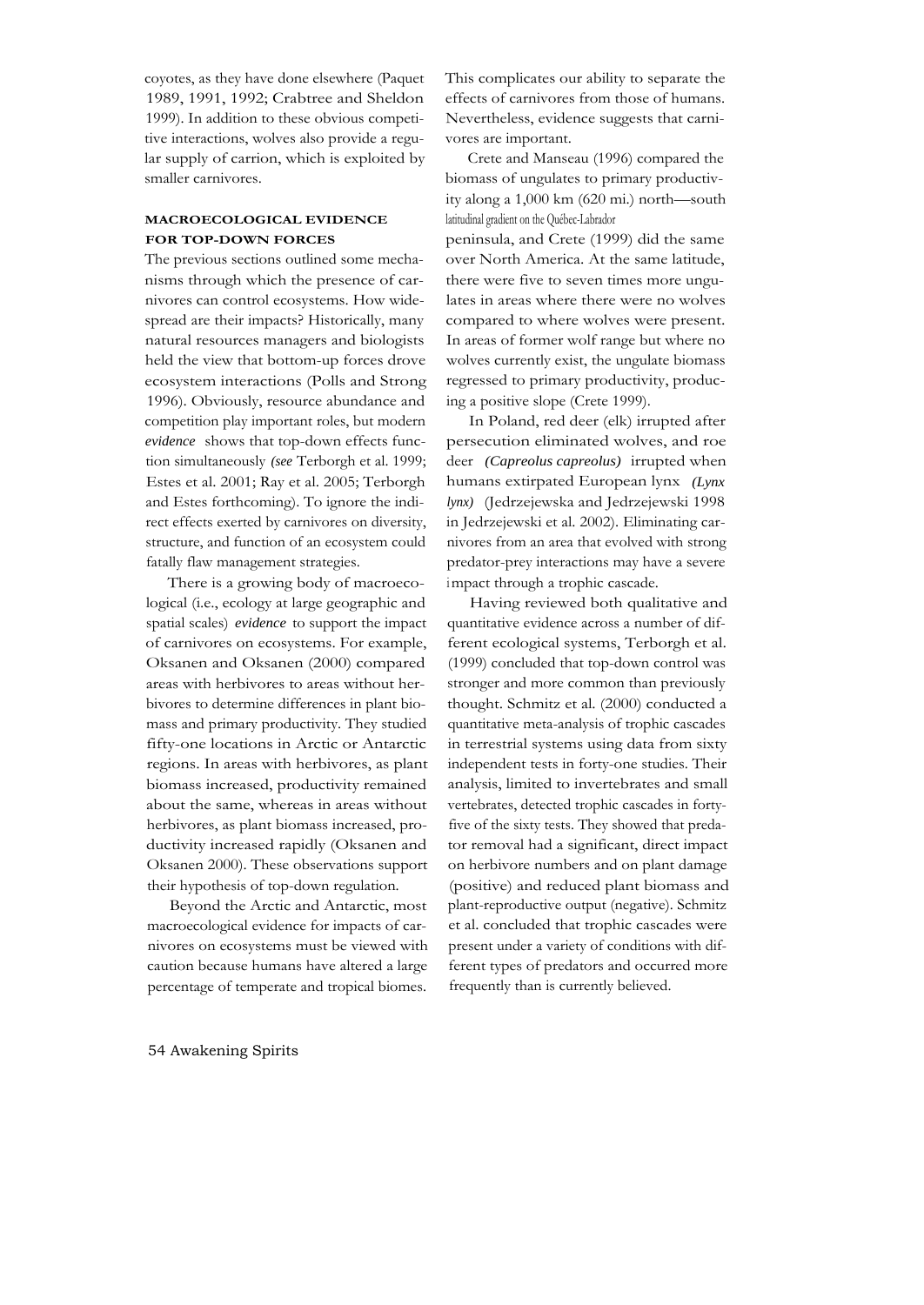Another quantitative meta-analysis examined forty scientific papers on terrestrial trophic cascades in arthropod-dominated food webs (Halaj and Wise 2001). They reported

cascades. Indeed, 77 percent of the 299 experiments showed a positive response on the part of herbivores when predators were *removed* (Halaj and Wise 2001).

Finally, Estes et al. (2001) *reviewed* the impacts of predation in a variety of ecosystems, including rocky shores, kelp forests, lakes, rivers and streams, oceanic systems, boreal and temperate forests, coastal scrub, tropical forests, and on islands with exotic predators. They concluded that predation has dramatic impacts at organizational levels ranging from individual behavior to system dynamics and on time scales ranging from *ecological* to evolutionary (Estes et al. 2001).

Failing to recognize the role of carnivores can produce drastic changes in *ecosystems* (Terborgh and Estes forthcoming). For example, wildlife managers have reduced *carnivore* numbers to keep ungulates at artificially high levels for recreational hunting. Yet, an overabundance of white-tailed deer has been shown to *reduce* numbers of native rodent species, produce declines in understory nesting birds, obliterate understory vegetation in some forests, and even eliminate regeneration of the oak *(Quercus* spp.) canopy (Alverson et al. 1988, 1994; McShea an d Rappole 1992; McShea et al. 1997).

If we continue to manage carnivores by reducing their numbers without considering the indirect effects that will cascade through a system, we will undoubtedly continue to alter the structure and function of native ecosystems in ways that we may later regret. We *believe* that it is not a question of whether or not carnivores play an important role; it is a question of how they play their role in trophic interactions.

#### RELATIVE STRENGTH OF INTERACTIONS UNDER VARIOUS CONDITIONS

extensive evidence supporting terrestrial trophic down influences on communities, those influ-While carnivores such as wolves exert topences vary significantly under different environmental conditions. The *level* of influence is a complex and situational event. Abiotic, or nonbiologic, factors such as type, frequency, and scale of natural disturbance *(e.g., fire,*  flood, windthrow) can influence the relative importance of top-down or bottom-up forces *(see* Connell 1978). Disturbance over large geographic areas shortens food chains (at least temporarily) and thus changes interaction dynamics among trophic levels (Menge and Sutherland 1976). As Sanford (1999) found, climatic patterns such as El Nino or La Nina affect the ability of highly interactive predators to regulate prey in aquatic systems. Ballard and Van Ballenberghe (1997) and Post et al. (1999) found the same for terrestrial systems. Seasonally driven mechanisms can alter rates of compensatory mortality and natality, or birthrates, and thus adjust the impact of predation on the population size of prey (Boyce et al. 1999b). A region's productivity level can influence what threshold of distribution and abundance for the predator allows that predator to exert its role in an ecosystem.

> Behaviors such as migration enable animals to make use of food over a larger area (Fryxell et al. 1988). If terrestrial predators such as wolves are unable to follow migrating ungulates such as caribou *(Rangifer tarandus)*  over a long distance, then they will have less relative impact on population numbers of the migrants (Fryxell et al. 1988; Fryxell 1995). Migratory wildebeests *(Connochaetes taurinus)* fit the hypothesis of predation-sensitive foraging, where food supplies and predation interact to regulate populations (Sinclair and Arcese 1995). Like the earlier example of snowshoe hares, predation is the final agent of mortality. Unlike the case of the hares,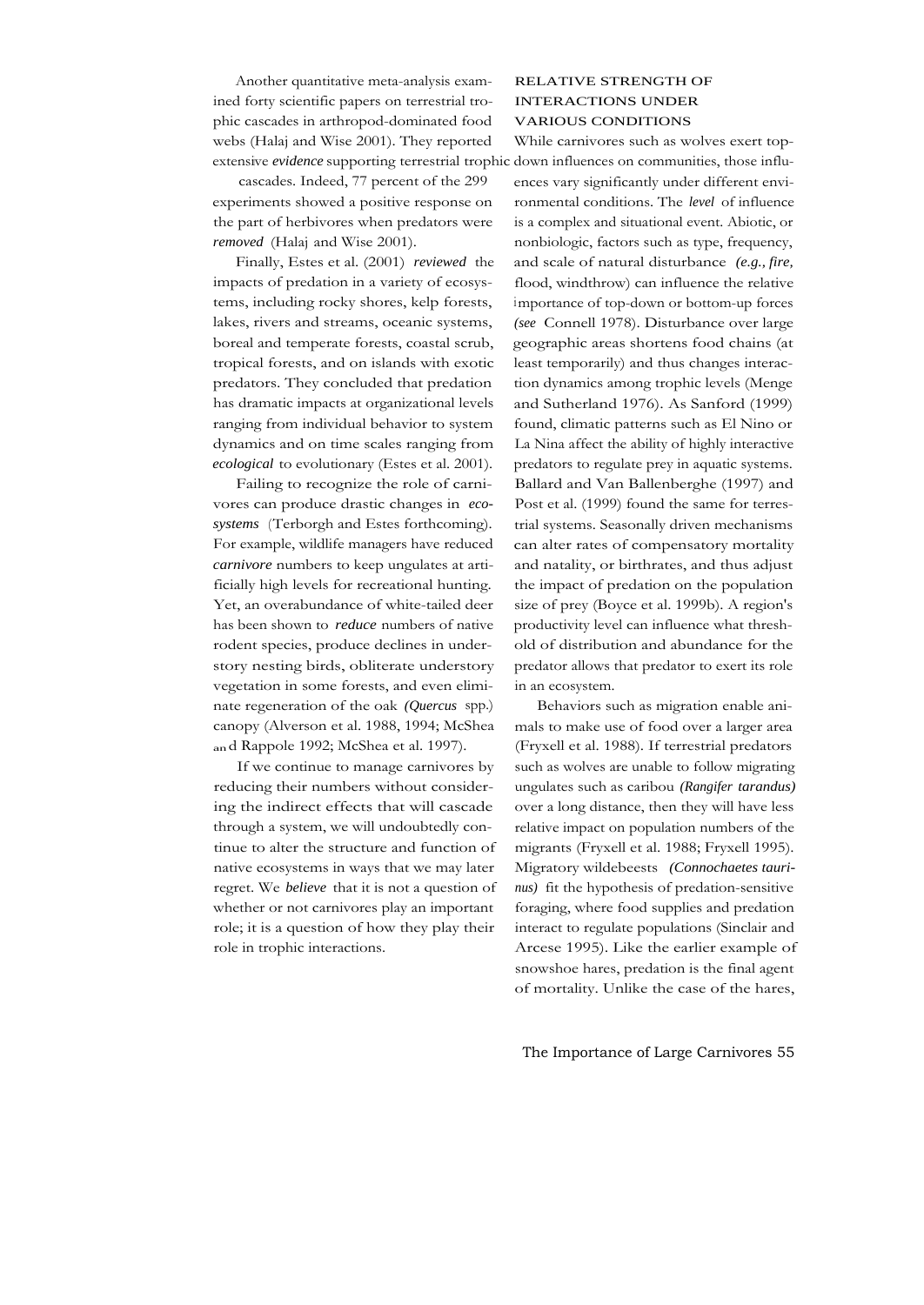however, food supply plays a driving role in mortality of wildebeests by predation: as food supply decreases, wildebeests increase their risk to find food (Sinclair and Arcese 1995).

Physical habitat in which an animal lives imposes adaptive pressures that mold behaviors and population structures, in turn affecting the role of predation. Behavior of a predator is important: Is it social or solitary? Is it a cursorial hunter or a sit-and-wait hunter? Is it a generalist or a specialist? Among prey species, sociality and large body size enhance predation-avoidance capabilities.

The strength of interaction between species is complex and situational. Even within the same species, it can be difficult to extrapolate results from one part of the range to another (Soule. et al. 2003a, 2005).

#### CARNIVORES AND MANAGEMENT

Scientific data increasingly indicate that carnivores play an important controlling role in an ecological system *(see* Terborgh et al. 1999; Ray et al. 2005; Terborgh and Estes forthcoming). Yet, carnivore control as institutionalized by several government agencies has historically been the center of management solutions. Intensive management regimes often do not fully consider the circumstance, season, behavior, or other conditions that affect the complex role of carnivores in the system.

Short-term control and hunting restrictions may be necessary when a system is highly perturbed, or fluctuating outside its normal bounds of variability. Just as heavy human harvest can influence prey numbers, so too can predators, particularly when prey densities are low *(Boyce* et al. 1999b). However, rather than focusing solely on symptoms, we need to ask deeper questions about why our systems are perturbed.

What indirect *effects* ripple through a system if managers or hunters reduce

carnivore numbers below the bounds of their natural variation? What will happen to vegetation and nongame species diversity if we try to hold ungulate numbers at unnaturally constant and high numbers for recreational hunting? Can we manage populations of predator and prey in ways that more closely resemble natural patterns? (Indeed, managing ungulate production for hunter success philosophically differs little from managing livestock for meat production.) A quote in W. B. Ballard et al. (2001, 107) is telling:

Biologists continue to debate whether predation is a regulatory or a limiting factor, but to wildlife managers who are responsible for managing deer populations to provide hunting and viewing opportunities, the distinction between these terms may not matter.

It should. Evidence indicates that our lack of understanding (or lack of caring) about the role of carnivores in ecosystem processes has damaged the systems we try to manage. Eradicating and reducing carnivores such as wolves and pumas has, by removing a critical element, simplified systems by reducing biodiversity, largely by eliminating the carnivores' keystone role of ungulate predation.

Not only have we reduced carnivore numbers, but we have also managed for unnaturally high numbers of ungulates. The elk population in Colorado currently *exceeds*  the carrying capacity of the range. In 2001, the Colorado Division of Wildlife wanted to reduce elk numbers from about 260,000 to 190,000 (Meyers 2002). After an elk count showed that numbers had swelled to 305,000 in the spring of 2002, the Division of Wildlife raised its target population to 230,000. Adjusting target goals after the fact does not change the land's productivity, and the winter of 2001-2002 was very dry. We would do well to remember the experience of the Kaibab Plateau, where the mule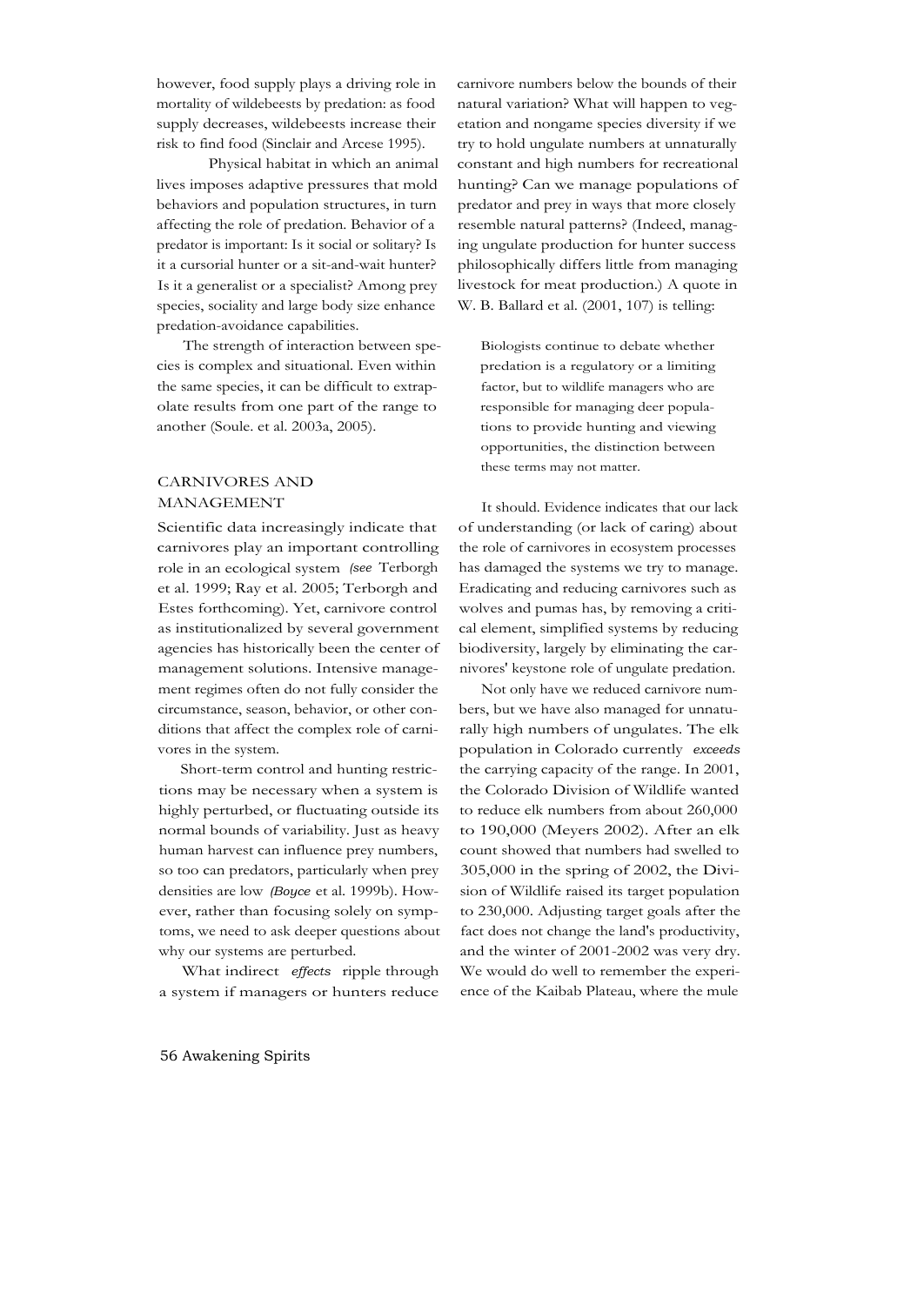deer *(Odocoileus hemionus)* population grew so large in the absence of predation that the animals depleted their food base, eventually leading to mass starvation.

None of these questions is new. Aldo Leopold asked many of them a half century ago. Yet, as long as we think mainly from paradigms of hunter harvest—or silviculture, or livestock production—and fail to think in terms of ecosystem function, we will continue to lose diversity despite good intentions, higher budgets, and increasing human effort.

In short, wildlife management policies based on reducing carnivore numbers have caused, and will continue to *cause, severe*  harm to many other organisms that seem distantly removed from the apex trophic layer *(see* Terborgh 1988; Terborgh et al. 1999; Terborgh and Estes forthcoming). For these reasons, we believe that carnivore policy and ungulate management must be driven by sound ecological *science* at the ecoregion, or landscape, scale.

#### IMPORTANCE TO PEOPLE

Nature and the wildlife it contains provide physical, emotional, and intellectual benefits to people (Kellert 1996; Decker et al. 2001). Large carnivores epitomize the so-called charismatic megafauna; that is, large, charismatic species such as wolves and polar bears *( Ursus maritimus)* that tend to enjoy greater support among most people (Kellert 1996). People appreciate large carnivores for the cultural, aesthetic, existence, economic, and other values they represent (Kellert 1993, 1996). Other people disdain large carnivores based on fears for human, livestock, or pet safety; the negative economic impact they sometimes cause; and issues of private property rights and government actions that they believe large carnivores represent (Kellert 1996; Kellert et al. 1996; Meadow et al. 2005; see chap. 6).

The significance of some species from a historical or other human-centered perspective

leads to strong personal and symbolic values (Shepard 1978; Kellert 19861), 1996; Reading 1993). Large carnivores such as wolves and bears provide symbolic, religious, and historical values to many people (Rolston 1985; Hardy-Short and Short 2000). These animals often invoke a feeling of awe and enlivened senses among humans (Kellert 1996; Hardy-Short and Short 2000). As a result, in many cultures people *revere* or revered large carnivores (Luckert 1975; Campbell 1988; Nelson 1993). Hoping to tap into the admired attributes of large carnivores, such as hunting prowess, stealth, strength, and speed, people created religious and social societies *centered*  on these among other animals (Levi-Strauss 1963, 1966; Campbell 1988). Large carnivores continue to symbolize such traits today, as any list of sports teams' and luxury products' names attest.

The beauty and symbolic nature of large carnivores inspires many people (Kellert 1993, 1996; Kellert et al. 1996). That inspiration often stimulates the mind and results in an artistic outpouring (van Diern and Hummelinck 1979; Rolston 1981; Reading 1993). As a result, animals like bears, tigers (Panthera tigris), and wolves often form the foci of literature, poems, paintings, sculptures, and dance. These animals and the art they inspire provide a source of satisfaction, well-being, and contentment to many people who view them (Kellert 1996).

People also develop strong emotional attachments to large carnivores based on moral and ethical considerations (Kellert 1980, 1996; Reading 1993). Many of these people will never see a polar bear or grizzly bear in the wild, but they want these animals to exist. To these people, such intrinsic "existence values" are important and influential (Rolston 1981; Brown et al. 2001). People donate substantial sums of money to ensure the conservation of large carnivores and often vote to further their protection. For some, the animals are not only important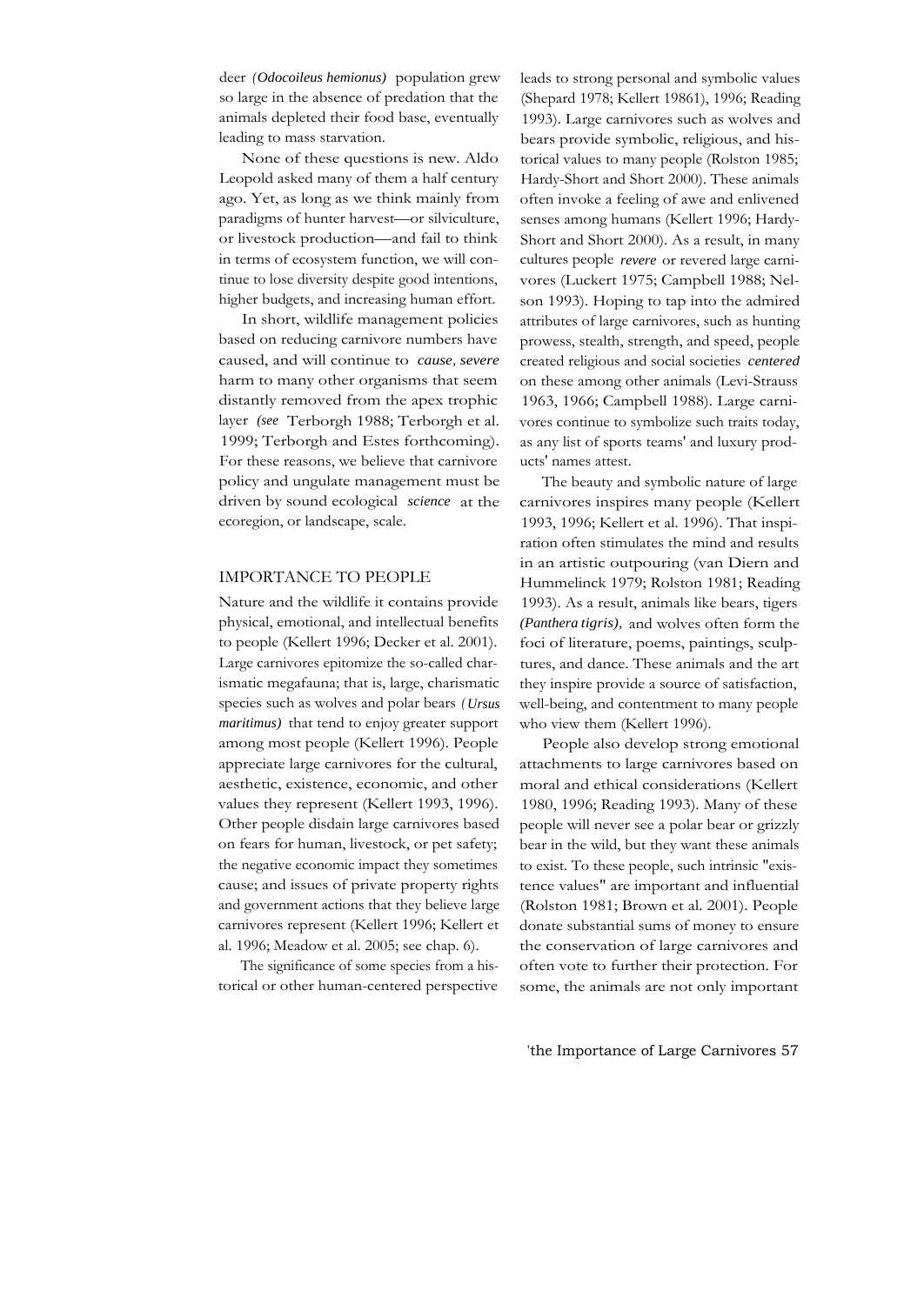to themselves, but they also want to ensure that their children or grandchildren have the opportunity to see them in the wild. Social scientists dub these "bequest values" (Brown et al. 2001). Other people embrace altruistic values toward carnivores—they simply *recognize* that other people want to *see* them, whether or not they relate to them.

Large carnivores head the list of species people want to *see* when they engage in wildlife-based recreation, and people often expend great effort in trying to catch a glimpse of them in natural settings (van Dieten and Hummelinck 1979; Rolston 1981; Reading 1993). As a result of the satisfaction many people obtain from direct experiences with large carnivores, they spend money traveling to view them and purchase products featuring these animals (Kellert 1996).

Large carnivores also add value to outdoor recreation that is not wildlife-based, because people often place additional value on *seeing* these animals or simply knowing they are around (Rolston 1981; Shaw 1987; Brown et al. 2001). The economic impact of wolf restoration to Yellowstone National Park, for example, generates an additional \$35 million per year in revenue for the region surrounding the park, and, because those dollars turn over in the local communities, the wolves have *created* an overall impact of \$70 million per year to the local economy (Duffield et al. 2006; Stark 2006; Anonymous 2007). Indirect recreational values accrue from books, television shows, and magazines devoted to these animals (Bryan 1980; Kellert 1996). Product branding (Tony the Tiger, Mercury Cougar, Chicago Bears) helps companies sell products from cars to sports teams to corn flakes to camping gear to sporting event tickets.

Not all values ascribed to large carnivores are positive, however. Some people dislike large carnivores because they represent a threat to the safety of humans, pets, or livestock (Kellert 1980, 1995; Reading 1993; Hardy-Short and Short 2000). That dislike often extends well beyond concerns for safety. As Kellert (1996, 105) stated with respect to wolves:

As the extent and viciousness of the killing often reached irrational proportions, one suspects the wolf may have performed roles beyond the merely utilitarian. Destroying the wolf may have also reflected the urge to rid the world of an unwanted and feared element in nature, perhaps even the settler's atavistic potential to succumb to the allure of wildness and the absence of civilizing control.

Kellert (1996, 110) goes on to suggest that for some people, "the wolf, grizzly bear, puma, and other large predators remain a vivid reminder of the necessity to combat and repress wild nature in the never ending struggle to render the land safe and productive." To other people, large carnivores have come to symbolize governmental interference in how they manage private property or interact with wildlife (Kellert 1996; Meadow et al. 2005). For centuries, governments helped people to control or eradicate large carnivores (Lopez 1978; Dunlap 1988; Kellert 1996), so it is not surprising that the recent shift by many government agencies from control to conservation has been met with bewilderment and anger by some sectors of society.

Despite some of the negative values they engender, overall, large carnivores stimulate the imagination and inspire a sense of awe and wonder for many people, making them among the most highly valued of all species. It is difficult to place a monetary figure on many of the values ascribed to large carnivores (Brown et al. 2001). The result is that they often go underappreciated in traditional economic analyses and therefore governmental policies. Yet, that is slowly changing as decision makers increasingly recognize that not all parts of a cost-benefit

58 Awakening Spirits